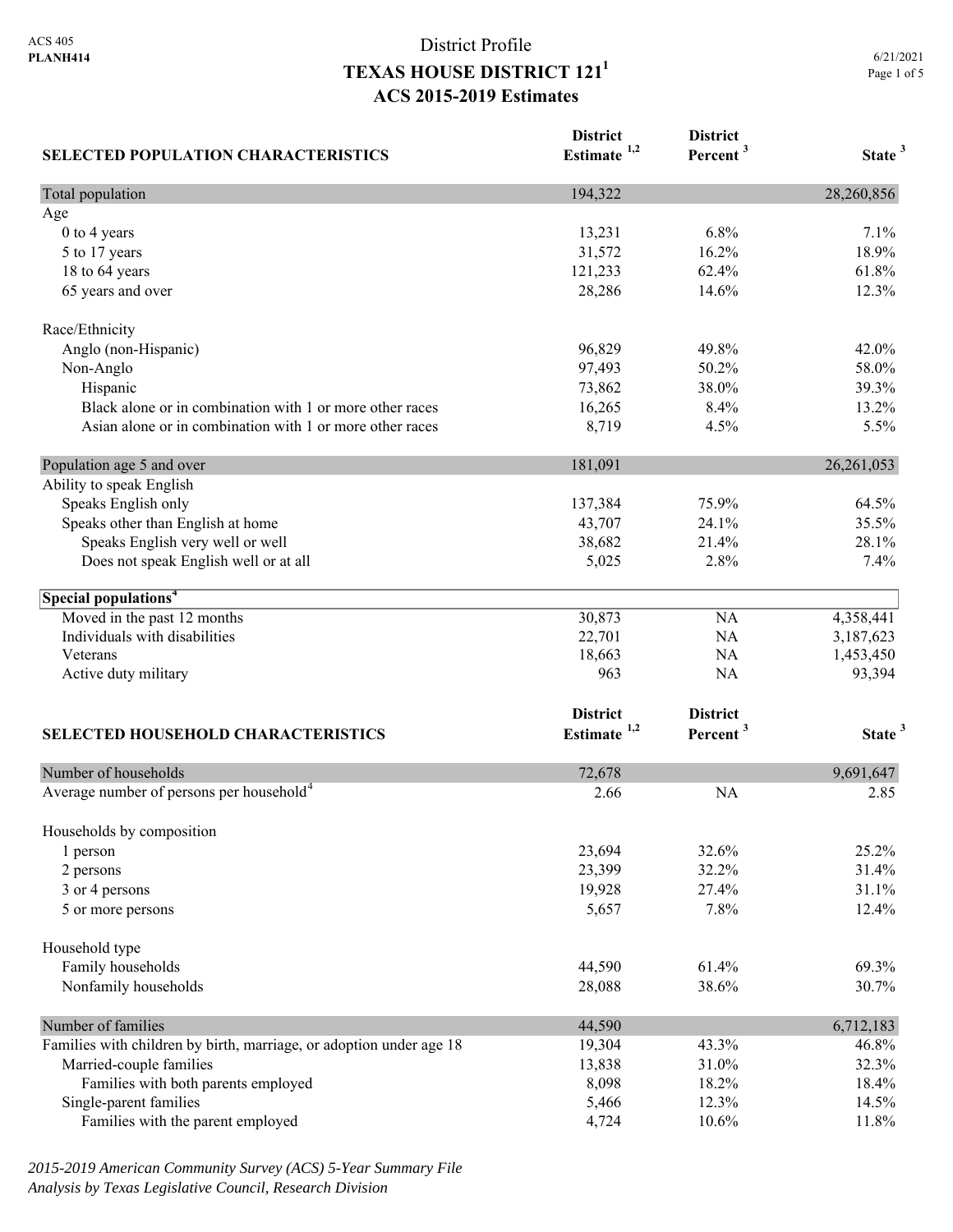| <b>SELECTED EDUCATION CHARACTERISTICS</b>                                | <b>District</b><br>Estimate <sup>1,2</sup> | <b>District</b><br>Percent <sup>3</sup> | State <sup>3</sup> |
|--------------------------------------------------------------------------|--------------------------------------------|-----------------------------------------|--------------------|
| Population age 3 and over enrolled in school                             | 47,224                                     |                                         | 7,681,758          |
| School status                                                            |                                            |                                         |                    |
| In preschool (public and private)                                        | 3,005                                      | 6.4%                                    | 6.0%               |
| In kindergarten, elementary, middle, or high school (public and private) | 31,308                                     | 66.3%                                   | 69.8%              |
| In preschool through 12th grade (public only)                            | 29,604                                     | 62.7%                                   | 68.8%              |
| In college, graduate, or professional school                             | 12,911                                     | 27.3%                                   | 24.3%              |
| Population age 25 and over                                               | 132,576                                    |                                         | 18, 131, 554       |
| <b>Educational attainment</b>                                            |                                            |                                         |                    |
| Bachelor's degree or higher                                              | 55,568                                     | 41.9%                                   | 29.9%              |
| Less than high school graduate                                           | 8,533                                      | 6.4%                                    | 16.3%              |
|                                                                          | <b>District</b><br>Estimate $1,2$          | <b>District</b><br>Percent <sup>3</sup> | State <sup>3</sup> |
| <b>SELECTED LABOR CHARACTERISTICS</b>                                    |                                            |                                         |                    |
| Civilian employed population age 16 and over                             | 99,060                                     |                                         | 13,253,631         |
| Civilian employment sector                                               |                                            |                                         |                    |
| Private sector                                                           | 78,312                                     | 79.1%                                   | 80.1%              |
| Government sector                                                        | 14,440                                     | 14.6%                                   | 13.0%              |
| Self-employed                                                            | 6,110                                      | 6.2%                                    | 6.7%               |
| Industry for civilian employed population                                |                                            |                                         |                    |
| Agriculture, forestry, fishing, hunting, and mining                      | 1,206                                      | 1.2%                                    | 3.0%               |
| Construction                                                             | 5,933                                      | 6.0%                                    | 8.6%               |
| Manufacturing                                                            | 4,123                                      | 4.2%                                    | 8.5%               |
| Wholesale trade                                                          | 2,778                                      | 2.8%                                    | 2.9%               |
| Retail trade                                                             | 12,847                                     | 13.0%                                   | 11.4%              |
| Transportation and warehousing and utilities                             | 4,260                                      | 4.3%                                    | 5.9%               |
| Information                                                              | 2,265                                      | 2.3%                                    | 1.7%               |
| Finance and insurance, and real estate and rental and leasing            | 8,581                                      | 8.7%                                    | 6.7%               |
| Professional, scientific, management, administrative, and waste mgmt.    | 13,377                                     | 13.5%                                   | 11.5%              |
| Educational services and health care and social assistance               | 23,213                                     | 23.4%                                   | 21.6%              |
| Arts, entertainment, recreation, accommodation, and food services        | 10,186                                     | 10.3%                                   | 9.2%               |
| Other services, except public administration                             | 5,210                                      | 5.3%                                    | 5.2%               |
| Public administration                                                    | 5,081                                      | 5.1%                                    | 4.0%               |
| Population age 16 to 64                                                  | 126,021                                    |                                         | 18,273,711         |
| Worked at all in the past 12 months                                      | 99,884                                     | 79.3%                                   | 75.4%              |
| Worked 50-52 weeks                                                       | 78,155                                     | 62.0%                                   | 59.0%              |
| Usually worked 35 or more hours per week                                 | 70,020                                     | 55.6%                                   | 52.2%              |
| Usually worked less than 35 hours per week                               | 8,135                                      | 6.5%                                    | 6.8%               |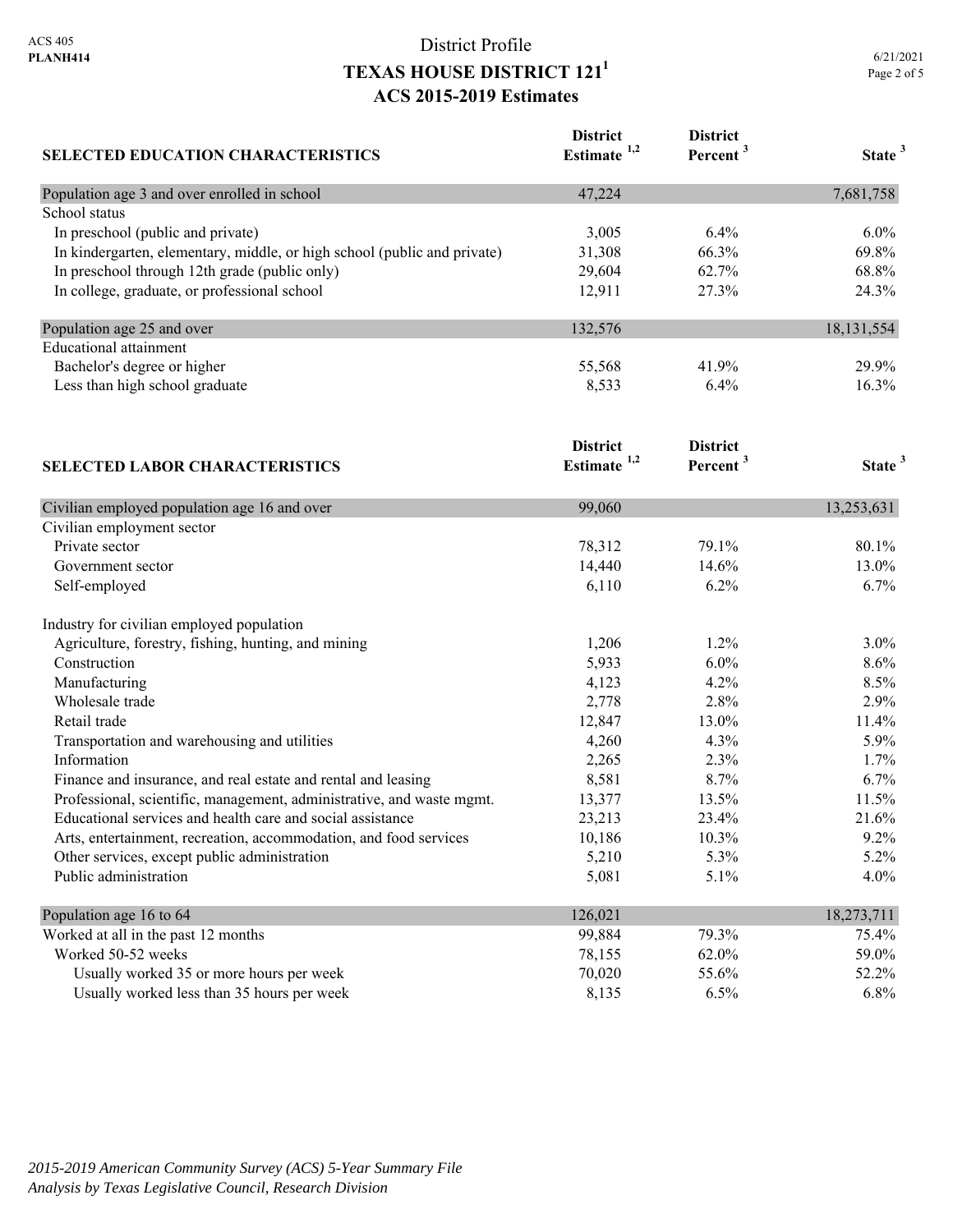| <b>SELECTED LABOR CHARACTERISTICS (continued)</b>               | <b>District</b><br>Estimate $1,2$ | <b>District</b><br>Percent <sup>3</sup> | State <sup>3</sup> |
|-----------------------------------------------------------------|-----------------------------------|-----------------------------------------|--------------------|
|                                                                 |                                   |                                         |                    |
| Means of transportation to work                                 |                                   |                                         |                    |
| Public transportation                                           | 1,881                             | 1.9%                                    | 1.4%               |
| Private vehicle                                                 | 90,112                            | 91.4%                                   | 90.5%              |
| Walk / bicycle / motorcycle                                     | 1,273                             | 1.3%                                    | 1.9%               |
| Taxi / other means                                              | 1,016                             | 1.0%                                    | 1.2%               |
| Worked at home                                                  | 4,260                             | 4.3%                                    | 5.0%               |
| Travel time to work <sup>5</sup>                                |                                   |                                         |                    |
| Less than 15 minutes                                            | 21,821                            | 22.1%                                   | 23.6%              |
| 15 minutes to 29 minutes                                        | 45,376                            | 46.0%                                   | 34.2%              |
| 30 minutes to 44 minutes                                        | 17,258                            | 17.5%                                   | 20.8%              |
| 45 minutes to 59 minutes                                        | 5,669                             | 5.8%                                    | 8.3%               |
| 60 minutes or more                                              | 4,158                             | 4.2%                                    | 8.1%               |
|                                                                 | <b>District</b>                   | <b>District</b>                         |                    |
| <b>SELECTED INCOME CHARACTERISTICS</b>                          | Estimate <sup>1,2</sup>           | Percent <sup>3</sup>                    | State <sup>3</sup> |
| Persons in poverty <sup>6</sup>                                 | 19,470                            | 10.1%                                   | 14.7%              |
| Per capita income <sup>4</sup>                                  | \$39,499                          | NA                                      | \$31,277           |
| Number of households                                            | 72,678                            |                                         | 9,691,647          |
| Annual household income                                         |                                   |                                         |                    |
| Less than \$10,000                                              | 3,160                             | 4.3%                                    | 6.1%               |
| \$10,000 to \$24,999                                            | 7,322                             | 10.1%                                   | 12.9%              |
| \$25,000 to \$49,999                                            | 14,378                            | 19.8%                                   | 21.8%              |
| \$50,000 to \$99,999                                            | 23,929                            | 32.9%                                   | 30.1%              |
| \$100,000 to \$199,999                                          | 17,012                            | 23.4%                                   | 21.7%              |
| \$200,000 and over                                              | 6,877                             | 9.5%                                    | 7.4%               |
| Households with social security income                          | 18,983                            | 26.1%                                   | 25.6%              |
| Households with supplemental security income (SSI)              | 2,309                             | 3.2%                                    | 4.7%               |
| Households with public assistance income'                       | 1,125                             | 1.5%                                    | 1.4%               |
| Households that received food stamps/SNAP in the past 12 months | 4,457                             | 6.1%                                    | 11.8%              |
| Number of families living in poverty                            | 3,373                             |                                         | 759,269            |
| With related children under age 18                              | 2,394                             | 71.0%                                   | 77.1%              |
| Married couple families                                         | 863                               | 25.6%                                   | 26.2%              |
| Single-parent families                                          | 1,531                             | 45.4%                                   | 50.9%              |
| Female head of household                                        | 1,310                             | 38.8%                                   | 44.4%              |
| Male head of household                                          | 221                               | 6.6%                                    | 6.4%               |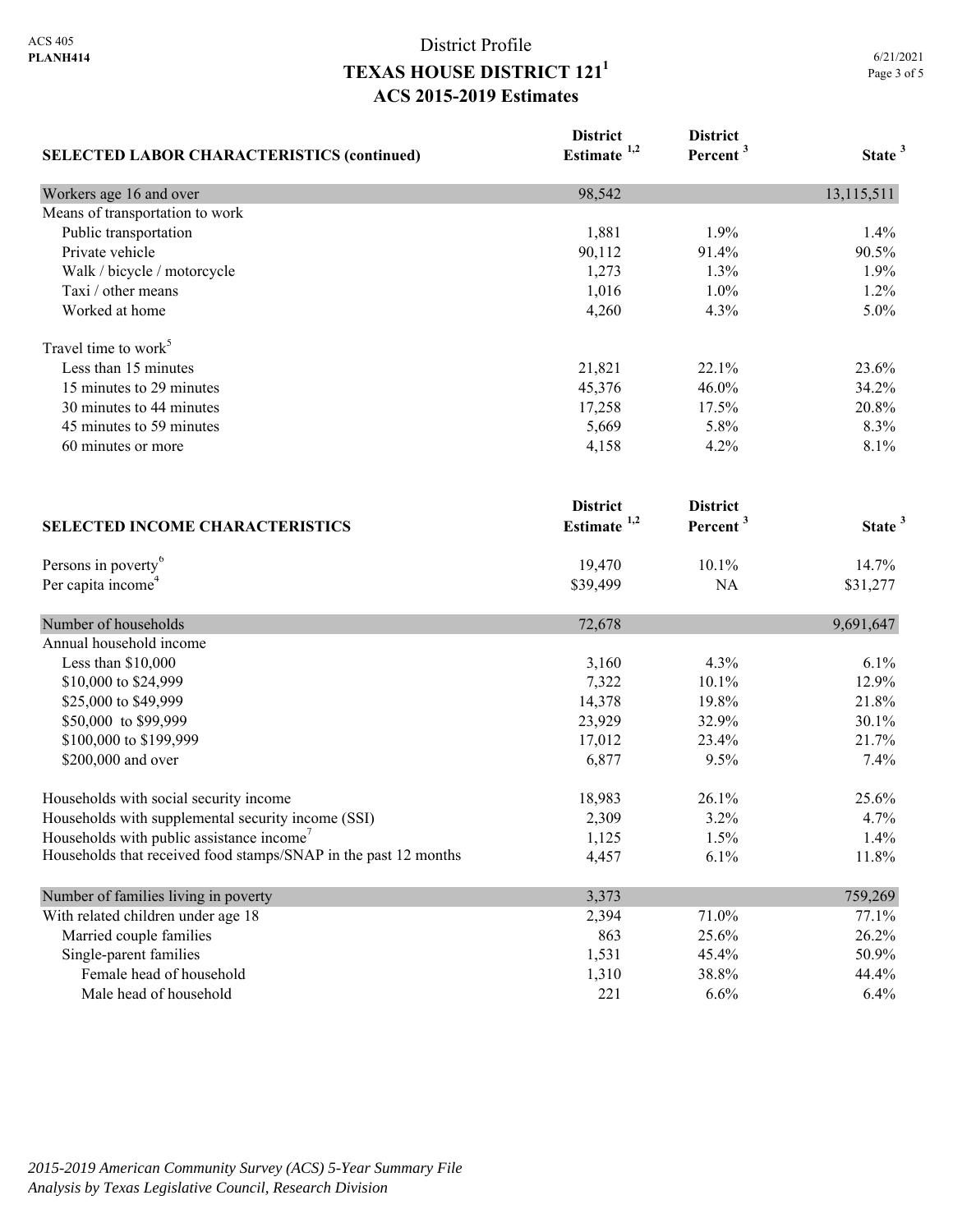**District** 

**District** 

**SELECTED HOUSING CHARACTERISTICS Estimate 1,2 Percent <sup>3</sup> State <sup>3</sup>** Number of housing units 10,937,026 Age of housing Built in 2010 or later 10.4% 10.4% 10.4% 10.4% 10.4% 10.4% 10.4% 10.4% 10.4% 10.4% 10.5 m Built between 2000 and 2009 10,146 12.9% 19.3% 19.3% Built between 1990 and 1999 14,599 18.5% 15.2% Built between 1970 and 1989 32,267 40.9% 31.4% Built before 1970 23.7% 23.7% Occupancy status Owner-occupied 54.9% 55.0% 54.9% Renter-occupied 29,347 37.2% 33.7% Vacant 11.4% 11.4% 12.8% 12.8% 12.8% 12.8% 12.8% 12.8% 12.8% 12.8% 12.8% 12.8% 12.8% 12.8% 12.8% 12.8% 12.8% 1 Median gross rent (contract rent plus estimated utility and fuel cost)<sup>4</sup> \$1,108 NA \$1,045 Median value of owner-occupied housing units<sup>4</sup> \$218,400 NA \$172,500 Number of owner-occupied housing units  $43,331$  6,004,802 Value of owner-occupied housing Less than  $$50,000$  8.9% 8.9% \$50,000 to \$99,999 2,157 5.0% 16.5% \$100,000 to \$199,999 15,825 36.5% 32.2% \$200,000 to \$499,999 19,969 19,969 46.1% 34.8% \$500,000 and above  $4.479$   $10.3\%$   $7.6\%$ Selected monthly owner costs as a percentage of household income<sup>8</sup> 35 percent or more 15.3% 16.0% 15.3% 20 to 34.9 percent 24.9% 24.9% 24.9% 26.5% 24.9% Less than 20 percent 59.0% 56.8% 59.0% 56.8% 59.0% Vehicles available in owner-occupied housing units No vehicle  $835$   $1.9\%$   $2.1\%$ One or more vehicles 97.9% 97.9% 97.9% Number of renter-occupied housing units 29,347 3,686,845 Gross rent<sup>9</sup> Less than \$500 633 2.2% 6.2% \$500 to \$749 2,495 8.5% 13.4%  $$750 \text{ to } $999$  24.2% 24.2% \$1,000 to \$1,249 8,198 8,198 27.9% 20.7% \$1,250 and above 30.5% 30.5% 30.5% 30.5% 30.5% 30.5% 30.5% 30.5% 30.5% 30.5% 30.5% 30.5% 30.5% 30.5% 30.5% 30.5% 30.5% 30.5% 30.5% 30.5% 30.5% 30.5% 30.5% 30.5% 30.5% 30.5% 30.5% 30.5% 30.5% 30.5% 30.5% 30.5% 30.5% 30.5% 3 Gross rent as a percentage of household income<sup>8</sup> 35 percent or more 35.9% 35.9% 20 to 34.9 percent 32.1% 32.1% Less than 20 percent 24.9% 24.9% 24.9% 24.9% 25.00 26.00 26.00 26.00 26.00 26.00 26.00 26.00 26.00 26.00 26.00 26.00 26.00 26.00 26.00 26.00 26.00 26.00 26.00 26.00 26.00 26.00 26.00 26.00 26.00 26.00 26.00 26.00 26.00 26. Vehicles available in renter-occupied housing units No vehicle 2,886 9.8% 10.5% One or more vehicles 89.5% 89.5%